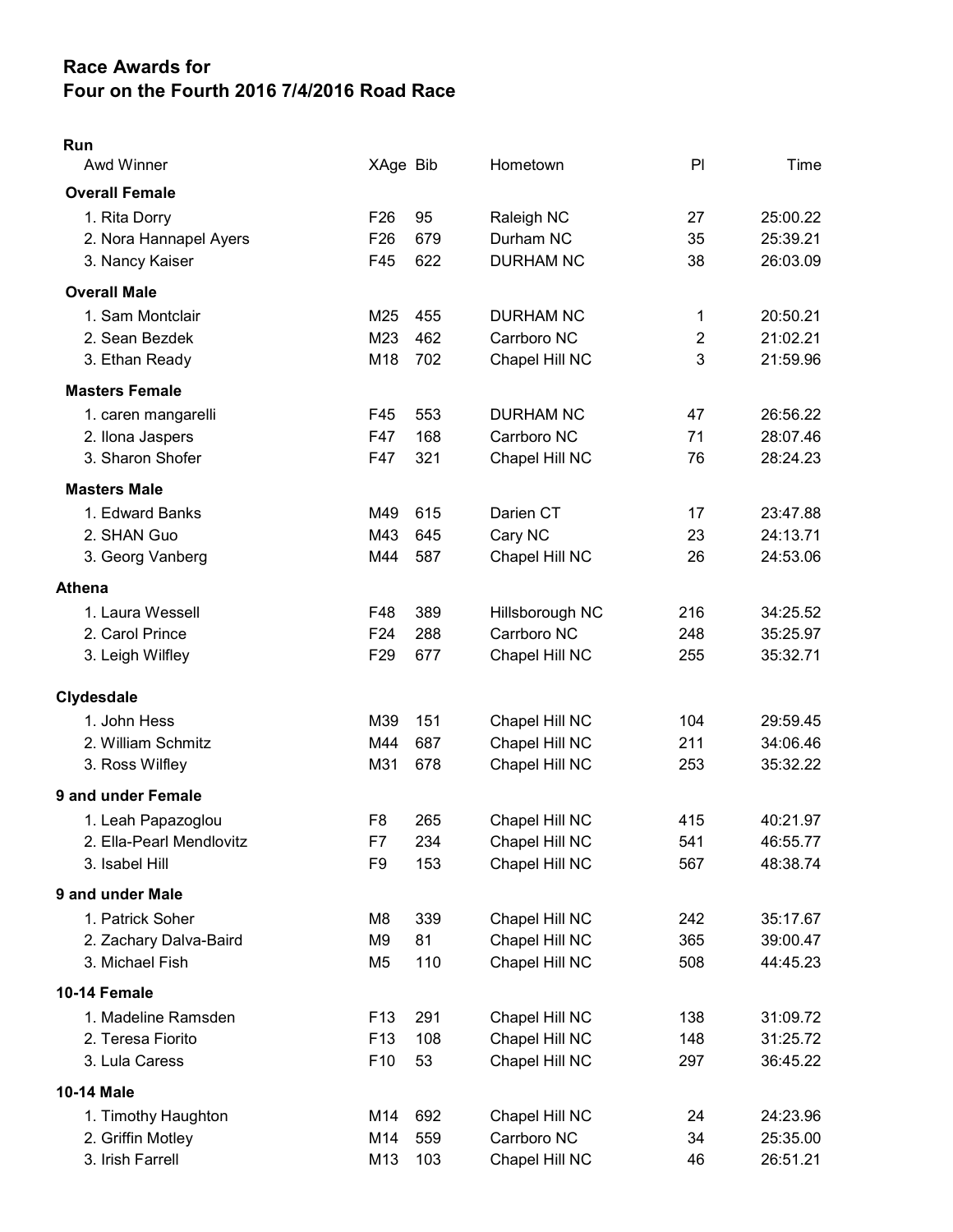| F18<br>8<br>1. Milly Ames<br>Chapel Hill NC<br>44<br>26:50.71<br>Carrboro NC<br>2. Lena Cohen<br>F16<br>597<br>62<br>27:46.83<br>F <sub>15</sub><br>731<br>87<br>29:18.46<br>3. Maggie Springer<br>Hillsborough NC<br><b>15-19 Male</b><br>12<br>22:51.71<br>M18<br><b>DURHAM NC</b><br>11<br>1. Mike Arney<br>2. James Clabo<br>M15<br>514<br>Carrboro NC<br>12<br>22:57.21<br>730<br><b>DURHAM NC</b><br>14<br>23:20.46<br>3. Ian Ovenden<br>M18<br>F <sub>24</sub><br>83<br>91<br>29:28.79<br>1. Dorothy Davis<br>Raleigh NC<br>2. Sami Lee<br>F21<br>605<br>Winston-Salem NC<br>116<br>30:21.20<br>F24<br>160<br>Carrboro NC<br>147<br>31:23.48<br>3. Melissa Hornbeck<br>Mebane NC<br>31:29.60<br>1. Brandon Burton<br>M24<br>699<br>151<br>M23<br>187<br><b>CARY NC</b><br>166<br>32:08.96<br>2. Andrew Kramer<br>3. Mohamad Saleh<br>M22<br>498<br>Durham NC<br>222<br>34:42.46<br>27:40.47<br>1. Samantha Terry<br>F <sub>26</sub><br>457<br><b>Holly Springs NC</b><br>59<br>2. Laura lafrati<br>Chapel Hill NC<br>27:54.93<br>F <sub>29</sub><br>165<br>66<br>596<br>Chapel Hill NC<br>28:53.96<br>3. Jessica Young<br>F <sub>27</sub><br>83<br>M29<br>231<br>Durham NC<br>$\overline{7}$<br>22:27.35<br>1. Timothy McLeod<br>2. Adam Miller<br>M29<br>482<br>23:55.63<br>Durham NC<br>20<br>M28<br>54<br>31<br>25:23.22<br>3. Robert Carr<br>Chapel Hill NC<br>1. Jennifer Chu<br>Chapel Hill NC<br>26:53.21<br>F32<br>407<br>46<br>2. Jana Grindheim<br>F31<br>Carrboro NC<br>130<br>30:44.98<br>643<br>F33<br>63<br>Chapel Hill NC<br>142<br>31:15.99<br>3. Pearlie Chong<br>30-34 Male<br>1. Alan Talhelm<br>M34<br>740<br><b>DURHAM NC</b><br>5<br>22:10.72<br>M32<br>Durham NC<br>22:25.21<br>2. Tyler Johnson<br>170<br>6<br>3. Alex Pearson<br>M31<br>271<br>Hummelstown PA<br>22:27.96<br>8<br>1. Susie Welty<br>711<br>San Francisco CA<br>27:11.46<br>F37<br>50<br>2. Natalie Bowman<br>F38<br>675<br>Chapel Hill NC<br>74<br>28:17.71<br>F37<br>Durham NC<br>28:46.70<br>3. Andrea McGeary<br>222<br>80<br>35-39 Male<br>1. Gavin Finlay<br>M36<br>106<br><b>DURHAM NC</b><br>22:07.45<br>4<br>2. Harsha Thirumurthy<br>M39<br>713<br>Chapel Hill NC<br>22:47.70<br>10<br>3. James Osbourne<br>469<br>Carrboro NC<br>24:00.71<br>M35<br>21<br>1. Laura Hill<br>29:16.92<br>F42<br>541<br>Chapel Hill NC<br>86<br>Chapel Hill NC<br>2. Susan Trout<br>F42<br>585<br>144<br>31:17.23<br>Carrboro NC<br>3. Destiny Lopez<br>F41<br>204<br>34:01.46<br>209 | 15-19 Female        |  |  |  |
|------------------------------------------------------------------------------------------------------------------------------------------------------------------------------------------------------------------------------------------------------------------------------------------------------------------------------------------------------------------------------------------------------------------------------------------------------------------------------------------------------------------------------------------------------------------------------------------------------------------------------------------------------------------------------------------------------------------------------------------------------------------------------------------------------------------------------------------------------------------------------------------------------------------------------------------------------------------------------------------------------------------------------------------------------------------------------------------------------------------------------------------------------------------------------------------------------------------------------------------------------------------------------------------------------------------------------------------------------------------------------------------------------------------------------------------------------------------------------------------------------------------------------------------------------------------------------------------------------------------------------------------------------------------------------------------------------------------------------------------------------------------------------------------------------------------------------------------------------------------------------------------------------------------------------------------------------------------------------------------------------------------------------------------------------------------------------------------------------------------------------------------------------------------------------------------------------------------------------------------------------------------------------------------------------------------------------------------------------------------------------------------------------------------------------------------------------------------------------|---------------------|--|--|--|
|                                                                                                                                                                                                                                                                                                                                                                                                                                                                                                                                                                                                                                                                                                                                                                                                                                                                                                                                                                                                                                                                                                                                                                                                                                                                                                                                                                                                                                                                                                                                                                                                                                                                                                                                                                                                                                                                                                                                                                                                                                                                                                                                                                                                                                                                                                                                                                                                                                                                              |                     |  |  |  |
|                                                                                                                                                                                                                                                                                                                                                                                                                                                                                                                                                                                                                                                                                                                                                                                                                                                                                                                                                                                                                                                                                                                                                                                                                                                                                                                                                                                                                                                                                                                                                                                                                                                                                                                                                                                                                                                                                                                                                                                                                                                                                                                                                                                                                                                                                                                                                                                                                                                                              |                     |  |  |  |
|                                                                                                                                                                                                                                                                                                                                                                                                                                                                                                                                                                                                                                                                                                                                                                                                                                                                                                                                                                                                                                                                                                                                                                                                                                                                                                                                                                                                                                                                                                                                                                                                                                                                                                                                                                                                                                                                                                                                                                                                                                                                                                                                                                                                                                                                                                                                                                                                                                                                              |                     |  |  |  |
|                                                                                                                                                                                                                                                                                                                                                                                                                                                                                                                                                                                                                                                                                                                                                                                                                                                                                                                                                                                                                                                                                                                                                                                                                                                                                                                                                                                                                                                                                                                                                                                                                                                                                                                                                                                                                                                                                                                                                                                                                                                                                                                                                                                                                                                                                                                                                                                                                                                                              |                     |  |  |  |
|                                                                                                                                                                                                                                                                                                                                                                                                                                                                                                                                                                                                                                                                                                                                                                                                                                                                                                                                                                                                                                                                                                                                                                                                                                                                                                                                                                                                                                                                                                                                                                                                                                                                                                                                                                                                                                                                                                                                                                                                                                                                                                                                                                                                                                                                                                                                                                                                                                                                              |                     |  |  |  |
|                                                                                                                                                                                                                                                                                                                                                                                                                                                                                                                                                                                                                                                                                                                                                                                                                                                                                                                                                                                                                                                                                                                                                                                                                                                                                                                                                                                                                                                                                                                                                                                                                                                                                                                                                                                                                                                                                                                                                                                                                                                                                                                                                                                                                                                                                                                                                                                                                                                                              |                     |  |  |  |
|                                                                                                                                                                                                                                                                                                                                                                                                                                                                                                                                                                                                                                                                                                                                                                                                                                                                                                                                                                                                                                                                                                                                                                                                                                                                                                                                                                                                                                                                                                                                                                                                                                                                                                                                                                                                                                                                                                                                                                                                                                                                                                                                                                                                                                                                                                                                                                                                                                                                              |                     |  |  |  |
|                                                                                                                                                                                                                                                                                                                                                                                                                                                                                                                                                                                                                                                                                                                                                                                                                                                                                                                                                                                                                                                                                                                                                                                                                                                                                                                                                                                                                                                                                                                                                                                                                                                                                                                                                                                                                                                                                                                                                                                                                                                                                                                                                                                                                                                                                                                                                                                                                                                                              | 20-24 Female        |  |  |  |
|                                                                                                                                                                                                                                                                                                                                                                                                                                                                                                                                                                                                                                                                                                                                                                                                                                                                                                                                                                                                                                                                                                                                                                                                                                                                                                                                                                                                                                                                                                                                                                                                                                                                                                                                                                                                                                                                                                                                                                                                                                                                                                                                                                                                                                                                                                                                                                                                                                                                              |                     |  |  |  |
|                                                                                                                                                                                                                                                                                                                                                                                                                                                                                                                                                                                                                                                                                                                                                                                                                                                                                                                                                                                                                                                                                                                                                                                                                                                                                                                                                                                                                                                                                                                                                                                                                                                                                                                                                                                                                                                                                                                                                                                                                                                                                                                                                                                                                                                                                                                                                                                                                                                                              |                     |  |  |  |
|                                                                                                                                                                                                                                                                                                                                                                                                                                                                                                                                                                                                                                                                                                                                                                                                                                                                                                                                                                                                                                                                                                                                                                                                                                                                                                                                                                                                                                                                                                                                                                                                                                                                                                                                                                                                                                                                                                                                                                                                                                                                                                                                                                                                                                                                                                                                                                                                                                                                              |                     |  |  |  |
|                                                                                                                                                                                                                                                                                                                                                                                                                                                                                                                                                                                                                                                                                                                                                                                                                                                                                                                                                                                                                                                                                                                                                                                                                                                                                                                                                                                                                                                                                                                                                                                                                                                                                                                                                                                                                                                                                                                                                                                                                                                                                                                                                                                                                                                                                                                                                                                                                                                                              | 20-24 Male          |  |  |  |
|                                                                                                                                                                                                                                                                                                                                                                                                                                                                                                                                                                                                                                                                                                                                                                                                                                                                                                                                                                                                                                                                                                                                                                                                                                                                                                                                                                                                                                                                                                                                                                                                                                                                                                                                                                                                                                                                                                                                                                                                                                                                                                                                                                                                                                                                                                                                                                                                                                                                              |                     |  |  |  |
|                                                                                                                                                                                                                                                                                                                                                                                                                                                                                                                                                                                                                                                                                                                                                                                                                                                                                                                                                                                                                                                                                                                                                                                                                                                                                                                                                                                                                                                                                                                                                                                                                                                                                                                                                                                                                                                                                                                                                                                                                                                                                                                                                                                                                                                                                                                                                                                                                                                                              |                     |  |  |  |
|                                                                                                                                                                                                                                                                                                                                                                                                                                                                                                                                                                                                                                                                                                                                                                                                                                                                                                                                                                                                                                                                                                                                                                                                                                                                                                                                                                                                                                                                                                                                                                                                                                                                                                                                                                                                                                                                                                                                                                                                                                                                                                                                                                                                                                                                                                                                                                                                                                                                              |                     |  |  |  |
|                                                                                                                                                                                                                                                                                                                                                                                                                                                                                                                                                                                                                                                                                                                                                                                                                                                                                                                                                                                                                                                                                                                                                                                                                                                                                                                                                                                                                                                                                                                                                                                                                                                                                                                                                                                                                                                                                                                                                                                                                                                                                                                                                                                                                                                                                                                                                                                                                                                                              | 25-29 Female        |  |  |  |
|                                                                                                                                                                                                                                                                                                                                                                                                                                                                                                                                                                                                                                                                                                                                                                                                                                                                                                                                                                                                                                                                                                                                                                                                                                                                                                                                                                                                                                                                                                                                                                                                                                                                                                                                                                                                                                                                                                                                                                                                                                                                                                                                                                                                                                                                                                                                                                                                                                                                              |                     |  |  |  |
|                                                                                                                                                                                                                                                                                                                                                                                                                                                                                                                                                                                                                                                                                                                                                                                                                                                                                                                                                                                                                                                                                                                                                                                                                                                                                                                                                                                                                                                                                                                                                                                                                                                                                                                                                                                                                                                                                                                                                                                                                                                                                                                                                                                                                                                                                                                                                                                                                                                                              |                     |  |  |  |
|                                                                                                                                                                                                                                                                                                                                                                                                                                                                                                                                                                                                                                                                                                                                                                                                                                                                                                                                                                                                                                                                                                                                                                                                                                                                                                                                                                                                                                                                                                                                                                                                                                                                                                                                                                                                                                                                                                                                                                                                                                                                                                                                                                                                                                                                                                                                                                                                                                                                              |                     |  |  |  |
|                                                                                                                                                                                                                                                                                                                                                                                                                                                                                                                                                                                                                                                                                                                                                                                                                                                                                                                                                                                                                                                                                                                                                                                                                                                                                                                                                                                                                                                                                                                                                                                                                                                                                                                                                                                                                                                                                                                                                                                                                                                                                                                                                                                                                                                                                                                                                                                                                                                                              | 25-29 Male          |  |  |  |
|                                                                                                                                                                                                                                                                                                                                                                                                                                                                                                                                                                                                                                                                                                                                                                                                                                                                                                                                                                                                                                                                                                                                                                                                                                                                                                                                                                                                                                                                                                                                                                                                                                                                                                                                                                                                                                                                                                                                                                                                                                                                                                                                                                                                                                                                                                                                                                                                                                                                              |                     |  |  |  |
|                                                                                                                                                                                                                                                                                                                                                                                                                                                                                                                                                                                                                                                                                                                                                                                                                                                                                                                                                                                                                                                                                                                                                                                                                                                                                                                                                                                                                                                                                                                                                                                                                                                                                                                                                                                                                                                                                                                                                                                                                                                                                                                                                                                                                                                                                                                                                                                                                                                                              |                     |  |  |  |
|                                                                                                                                                                                                                                                                                                                                                                                                                                                                                                                                                                                                                                                                                                                                                                                                                                                                                                                                                                                                                                                                                                                                                                                                                                                                                                                                                                                                                                                                                                                                                                                                                                                                                                                                                                                                                                                                                                                                                                                                                                                                                                                                                                                                                                                                                                                                                                                                                                                                              |                     |  |  |  |
|                                                                                                                                                                                                                                                                                                                                                                                                                                                                                                                                                                                                                                                                                                                                                                                                                                                                                                                                                                                                                                                                                                                                                                                                                                                                                                                                                                                                                                                                                                                                                                                                                                                                                                                                                                                                                                                                                                                                                                                                                                                                                                                                                                                                                                                                                                                                                                                                                                                                              | <b>30-34 Female</b> |  |  |  |
|                                                                                                                                                                                                                                                                                                                                                                                                                                                                                                                                                                                                                                                                                                                                                                                                                                                                                                                                                                                                                                                                                                                                                                                                                                                                                                                                                                                                                                                                                                                                                                                                                                                                                                                                                                                                                                                                                                                                                                                                                                                                                                                                                                                                                                                                                                                                                                                                                                                                              |                     |  |  |  |
|                                                                                                                                                                                                                                                                                                                                                                                                                                                                                                                                                                                                                                                                                                                                                                                                                                                                                                                                                                                                                                                                                                                                                                                                                                                                                                                                                                                                                                                                                                                                                                                                                                                                                                                                                                                                                                                                                                                                                                                                                                                                                                                                                                                                                                                                                                                                                                                                                                                                              |                     |  |  |  |
|                                                                                                                                                                                                                                                                                                                                                                                                                                                                                                                                                                                                                                                                                                                                                                                                                                                                                                                                                                                                                                                                                                                                                                                                                                                                                                                                                                                                                                                                                                                                                                                                                                                                                                                                                                                                                                                                                                                                                                                                                                                                                                                                                                                                                                                                                                                                                                                                                                                                              |                     |  |  |  |
|                                                                                                                                                                                                                                                                                                                                                                                                                                                                                                                                                                                                                                                                                                                                                                                                                                                                                                                                                                                                                                                                                                                                                                                                                                                                                                                                                                                                                                                                                                                                                                                                                                                                                                                                                                                                                                                                                                                                                                                                                                                                                                                                                                                                                                                                                                                                                                                                                                                                              |                     |  |  |  |
|                                                                                                                                                                                                                                                                                                                                                                                                                                                                                                                                                                                                                                                                                                                                                                                                                                                                                                                                                                                                                                                                                                                                                                                                                                                                                                                                                                                                                                                                                                                                                                                                                                                                                                                                                                                                                                                                                                                                                                                                                                                                                                                                                                                                                                                                                                                                                                                                                                                                              |                     |  |  |  |
|                                                                                                                                                                                                                                                                                                                                                                                                                                                                                                                                                                                                                                                                                                                                                                                                                                                                                                                                                                                                                                                                                                                                                                                                                                                                                                                                                                                                                                                                                                                                                                                                                                                                                                                                                                                                                                                                                                                                                                                                                                                                                                                                                                                                                                                                                                                                                                                                                                                                              |                     |  |  |  |
|                                                                                                                                                                                                                                                                                                                                                                                                                                                                                                                                                                                                                                                                                                                                                                                                                                                                                                                                                                                                                                                                                                                                                                                                                                                                                                                                                                                                                                                                                                                                                                                                                                                                                                                                                                                                                                                                                                                                                                                                                                                                                                                                                                                                                                                                                                                                                                                                                                                                              |                     |  |  |  |
|                                                                                                                                                                                                                                                                                                                                                                                                                                                                                                                                                                                                                                                                                                                                                                                                                                                                                                                                                                                                                                                                                                                                                                                                                                                                                                                                                                                                                                                                                                                                                                                                                                                                                                                                                                                                                                                                                                                                                                                                                                                                                                                                                                                                                                                                                                                                                                                                                                                                              | <b>35-39 Female</b> |  |  |  |
|                                                                                                                                                                                                                                                                                                                                                                                                                                                                                                                                                                                                                                                                                                                                                                                                                                                                                                                                                                                                                                                                                                                                                                                                                                                                                                                                                                                                                                                                                                                                                                                                                                                                                                                                                                                                                                                                                                                                                                                                                                                                                                                                                                                                                                                                                                                                                                                                                                                                              |                     |  |  |  |
|                                                                                                                                                                                                                                                                                                                                                                                                                                                                                                                                                                                                                                                                                                                                                                                                                                                                                                                                                                                                                                                                                                                                                                                                                                                                                                                                                                                                                                                                                                                                                                                                                                                                                                                                                                                                                                                                                                                                                                                                                                                                                                                                                                                                                                                                                                                                                                                                                                                                              |                     |  |  |  |
|                                                                                                                                                                                                                                                                                                                                                                                                                                                                                                                                                                                                                                                                                                                                                                                                                                                                                                                                                                                                                                                                                                                                                                                                                                                                                                                                                                                                                                                                                                                                                                                                                                                                                                                                                                                                                                                                                                                                                                                                                                                                                                                                                                                                                                                                                                                                                                                                                                                                              |                     |  |  |  |
|                                                                                                                                                                                                                                                                                                                                                                                                                                                                                                                                                                                                                                                                                                                                                                                                                                                                                                                                                                                                                                                                                                                                                                                                                                                                                                                                                                                                                                                                                                                                                                                                                                                                                                                                                                                                                                                                                                                                                                                                                                                                                                                                                                                                                                                                                                                                                                                                                                                                              |                     |  |  |  |
|                                                                                                                                                                                                                                                                                                                                                                                                                                                                                                                                                                                                                                                                                                                                                                                                                                                                                                                                                                                                                                                                                                                                                                                                                                                                                                                                                                                                                                                                                                                                                                                                                                                                                                                                                                                                                                                                                                                                                                                                                                                                                                                                                                                                                                                                                                                                                                                                                                                                              |                     |  |  |  |
|                                                                                                                                                                                                                                                                                                                                                                                                                                                                                                                                                                                                                                                                                                                                                                                                                                                                                                                                                                                                                                                                                                                                                                                                                                                                                                                                                                                                                                                                                                                                                                                                                                                                                                                                                                                                                                                                                                                                                                                                                                                                                                                                                                                                                                                                                                                                                                                                                                                                              |                     |  |  |  |
|                                                                                                                                                                                                                                                                                                                                                                                                                                                                                                                                                                                                                                                                                                                                                                                                                                                                                                                                                                                                                                                                                                                                                                                                                                                                                                                                                                                                                                                                                                                                                                                                                                                                                                                                                                                                                                                                                                                                                                                                                                                                                                                                                                                                                                                                                                                                                                                                                                                                              |                     |  |  |  |
|                                                                                                                                                                                                                                                                                                                                                                                                                                                                                                                                                                                                                                                                                                                                                                                                                                                                                                                                                                                                                                                                                                                                                                                                                                                                                                                                                                                                                                                                                                                                                                                                                                                                                                                                                                                                                                                                                                                                                                                                                                                                                                                                                                                                                                                                                                                                                                                                                                                                              | 40-44 Female        |  |  |  |
|                                                                                                                                                                                                                                                                                                                                                                                                                                                                                                                                                                                                                                                                                                                                                                                                                                                                                                                                                                                                                                                                                                                                                                                                                                                                                                                                                                                                                                                                                                                                                                                                                                                                                                                                                                                                                                                                                                                                                                                                                                                                                                                                                                                                                                                                                                                                                                                                                                                                              |                     |  |  |  |
|                                                                                                                                                                                                                                                                                                                                                                                                                                                                                                                                                                                                                                                                                                                                                                                                                                                                                                                                                                                                                                                                                                                                                                                                                                                                                                                                                                                                                                                                                                                                                                                                                                                                                                                                                                                                                                                                                                                                                                                                                                                                                                                                                                                                                                                                                                                                                                                                                                                                              |                     |  |  |  |
|                                                                                                                                                                                                                                                                                                                                                                                                                                                                                                                                                                                                                                                                                                                                                                                                                                                                                                                                                                                                                                                                                                                                                                                                                                                                                                                                                                                                                                                                                                                                                                                                                                                                                                                                                                                                                                                                                                                                                                                                                                                                                                                                                                                                                                                                                                                                                                                                                                                                              |                     |  |  |  |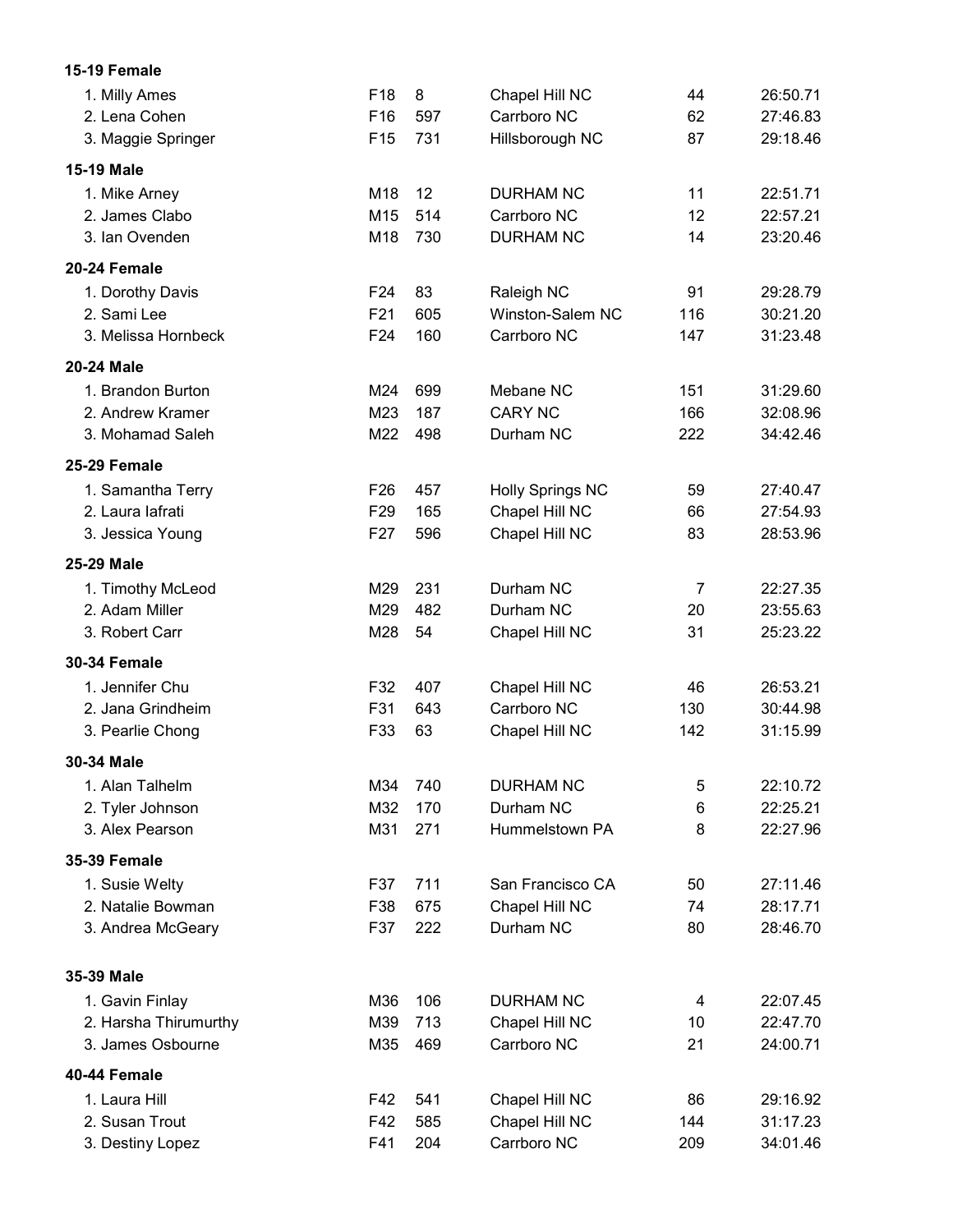| 40-44 Male                  |                 |     |                  |     |          |
|-----------------------------|-----------------|-----|------------------|-----|----------|
| 1. Tim Ross                 | M42             | 472 | <b>DURHAM NC</b> | 33  | 25:34.46 |
| 2. Joshua Dooley            | M42             | 94  | Chapel Hill NC   | 81  | 28:47.71 |
| 3. Raul Mendez-Giraldez     | M42             | 233 | Carrboro NC      | 99  | 29:37.45 |
| 45-49 Female                |                 |     |                  |     |          |
| 1. Suzie Greengrass         | F45             | 131 | Cary NC          | 100 | 29:41.71 |
| 2. Christine Eckermann-Ross | F48             | 523 | Durham NC        | 105 | 30:00.96 |
| 3. Sonia Davis              | F49             | 85  | Chapel Hill NC   | 167 | 32:10.70 |
| 45-49 Male                  |                 |     |                  |     |          |
| 1. William Giblin           | M47             | 528 | Carrboro NC      | 28  | 25:07.46 |
| 2. Paul Sexton              | M48             | 317 | Durham NC        | 29  | 25:16.73 |
| 3. John Gotelli             | M47             | 127 | Hillsborough NC  | 41  | 26:41.21 |
| 50-54 Female                |                 |     |                  |     |          |
| 1. Jackie Macdonald Gibson  | F <sub>51</sub> | 410 | Chapel Hill NC   | 115 | 30:19.95 |
| 2. Kathy Matera             | F <sub>53</sub> | 209 | Chapel Hill NC   | 126 | 30:36.46 |
| 3. Cyndy Weeks              | F <sub>52</sub> | 417 | Carrboro NC      | 164 | 32:06.96 |
| 50-54 Male                  |                 |     |                  |     |          |
| 1. Jon Hussey               | M54             | 164 | Chapel Hill NC   | 56  | 27:34.97 |
| 2. Glenn Gay                | M50             | 637 | Chapel Hill NC   | 61  | 27:45.97 |
| 3. Todd Bolon               | M50             | 619 | Chapel Hill NC   | 78  | 28:39.97 |
| <b>55-59 Female</b>         |                 |     |                  |     |          |
| 1. Dana Lebo                | F56             | 725 | Chapel Hill NC   | 145 | 31:20.21 |
| 2. Jill McArdle             | F <sub>57</sub> | 662 | Chapel Hill NC   | 188 | 33:09.21 |
| 3. Vivian Li                | F58             | 197 | Durham NC        | 219 | 34:35.71 |
| 55-59 Male                  |                 |     |                  |     |          |
| 1. Gary Slade               | M57             | 329 | Chapel Hill NC   | 36  | 25:44.97 |
| 2. Rodney Knight            | M55             | 666 | Chapel Hill NC   | 60  | 27:44.47 |
| 3. Tom Hoerger              | M57             | 157 | Chapel Hill NC   | 77  | 28:38.71 |
| 60-64 Female                |                 |     |                  |     |          |
| 1. Joanne Gardner           | F61             | 117 | Chapel Hill NC   | 127 | 30:40.72 |
| 2. Deborah Lekan            | F61             | 714 | Chapel Hill NC   | 338 | 37:53.48 |
| 3. Peggy Rose               | F60             | 299 | Raleigh NC       | 340 | 37:58.95 |
| 60-64 Male                  |                 |     |                  |     |          |
| 1. David Couper             | M61             | 74  | Chapel Hill NC   | 40  | 26:37.92 |
| 2. Owen Astrachan           | M60             | 14  | Chapel Hill NC   | 75  | 28:23.72 |
| 3. Roch Will                | M60             | 396 | Mebane NC        | 107 | 30:04.70 |
| 65-69 Female                |                 |     |                  |     |          |
| 1. Kaye Holder              | F66             | 698 | Raleigh NC       | 337 | 37:53.21 |
| 2. Cecile Skrzynia          | F68             | 327 | Chapel Hill NC   | 494 | 44:04.21 |
| 3. Lynda Baker              | F65             | 632 | Chapel Hill NC   | 535 | 46:34.22 |
| 65-69 Male                  |                 |     |                  |     |          |
| 1. Roger Mitchell           | M66             | 244 | Carrboro NC      | 97  | 29:36.21 |
| 2. John Northen             | M66             | 257 | Chapel Hill NC   | 112 | 30:17.46 |
| 3. Andy Huber               | M66             | 162 | Chapel Hill NC   | 247 | 35:24.96 |